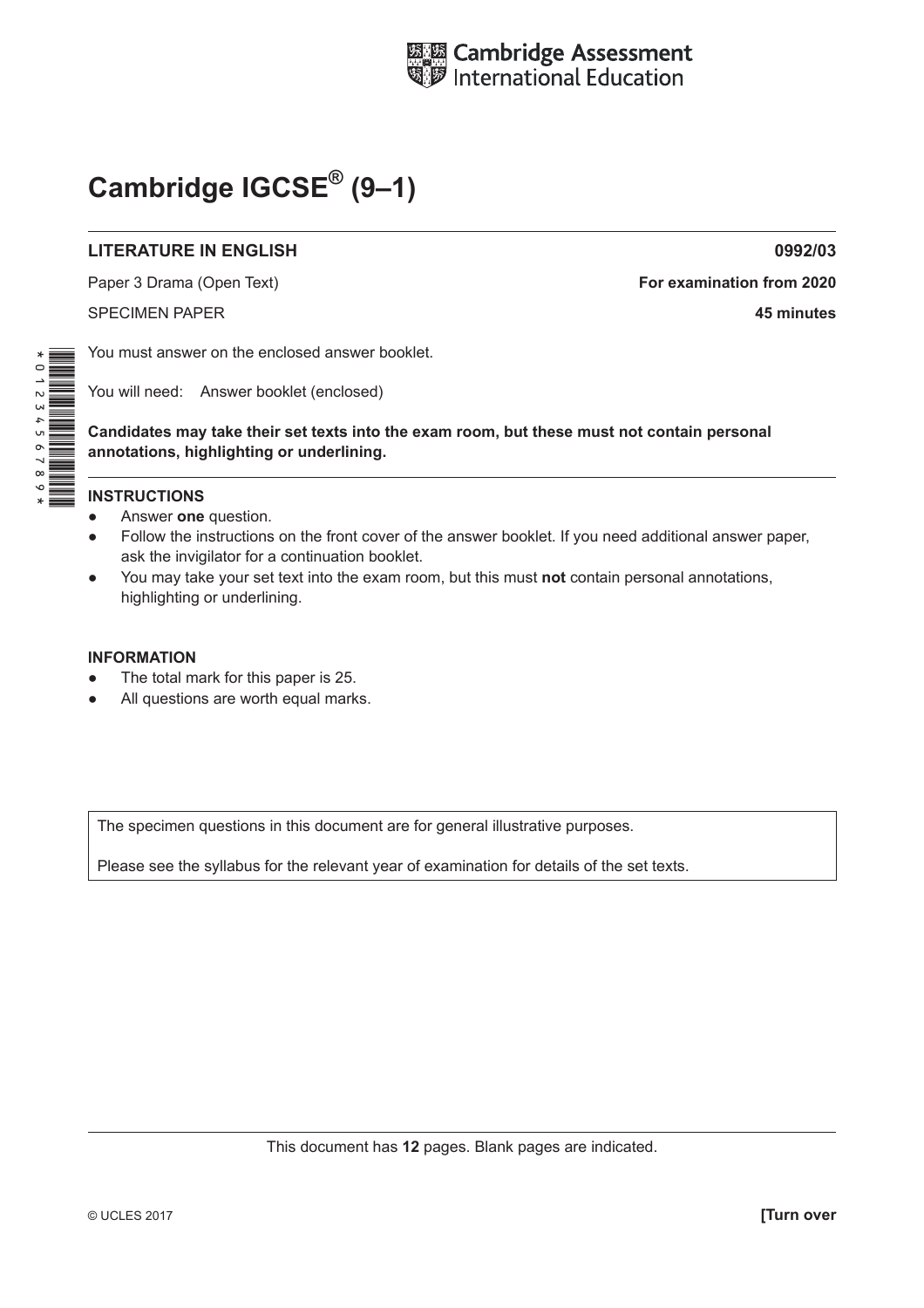# **ARTHUR MILLER:** *All My Sons*

## **Remember to support your ideas with details from the text.**

**Either 1 (a)** Read this passage, and then answer the question that follows it:

|              | Keller:      | George – hey, you kissed it out of my head – your brother's<br>on the phone.                                                                                                            |    |
|--------------|--------------|-----------------------------------------------------------------------------------------------------------------------------------------------------------------------------------------|----|
|              | Ann          | [surprised]: My brother?                                                                                                                                                                |    |
|              | Keller:      | Yeah, George. Long distance.                                                                                                                                                            |    |
|              | Ann:         | What's the matter, is anything wrong?                                                                                                                                                   | 5  |
|              | Keller:      | I don't know, Kate's talking to him. Hurry up, she'll cost him<br>five dollars.                                                                                                         |    |
|              | Ann          | [takes a step upstage, then comes down towards CHRIS]: I<br>wonder if we ought to tell your mother yet? I mean I'm not<br>very good in an argument.                                     | 10 |
|              | Chris:       | We'll wait till tonight. After dinner. Now don't get tense, just<br>leave it to me.                                                                                                     |    |
|              | Keller:      | What're you telling her?                                                                                                                                                                |    |
|              | Chris:       | Go ahead, Ann. [With misgivings, ANN goes up and<br>into house.] We're getting married, Dad. [KELLER nods<br><i>indecisively.</i> ] Well, don't you say anything?                       | 15 |
|              | Keller       | [distracted]: I'm glad, Chris, I'm just - George is calling from<br>Columbus.                                                                                                           |    |
|              | Chris:       | Columbus!                                                                                                                                                                               |    |
|              | Keller:      | Did Annie tell you he was going to see his father today?                                                                                                                                | 20 |
|              | Chris:       | No, I don't think she knew anything about it.                                                                                                                                           |    |
|              | Keller       | [asking uncomfortably]: Chris! You - you think you know her<br>pretty good?                                                                                                             |    |
|              | <b>Chris</b> | [hurt and apprehensive]: What kind of a question?                                                                                                                                       |    |
|              | Keller:      | I'm just wondering. All these years George don't go to see his<br>father. Suddenly he goes  and she comes here.                                                                         | 25 |
|              | Chris:       | Well, what about it?                                                                                                                                                                    |    |
|              | Keller:      | It's crazy, but it comes to my mind. She don't hold nothin'<br>against me, does she?                                                                                                    |    |
|              | Chris        | [angry]: I don't know what you're talking about.                                                                                                                                        | 30 |
|              | Keller       | [a little more combatively]: I'm just talkin'. To his last day in<br>court the man blamed it all on me; and this is his daughter. I<br>mean if she was sent here to find out something? |    |
|              | <b>Chris</b> | [angered]: Why? What is there to find out?                                                                                                                                              |    |
|              | Ann          | [on phone, offstage]: Why are you so excited, George? What<br>happened there?                                                                                                           | 35 |
|              | Keller:      | I mean if they want to open up the case again, for the<br>nuisance value, to hurt us?                                                                                                   |    |
|              | Chris:       | Dad  how could you think that of her?                                                                                                                                                   |    |
|              | Ann          | [still on phone]: But what did he say to you, for<br>Together<br>God's sake?                                                                                                            | 40 |
|              | Keller:      | It couldn't be, heh. You know.                                                                                                                                                          |    |
| © UCLES 2017 |              | 0992/03/SP/20                                                                                                                                                                           |    |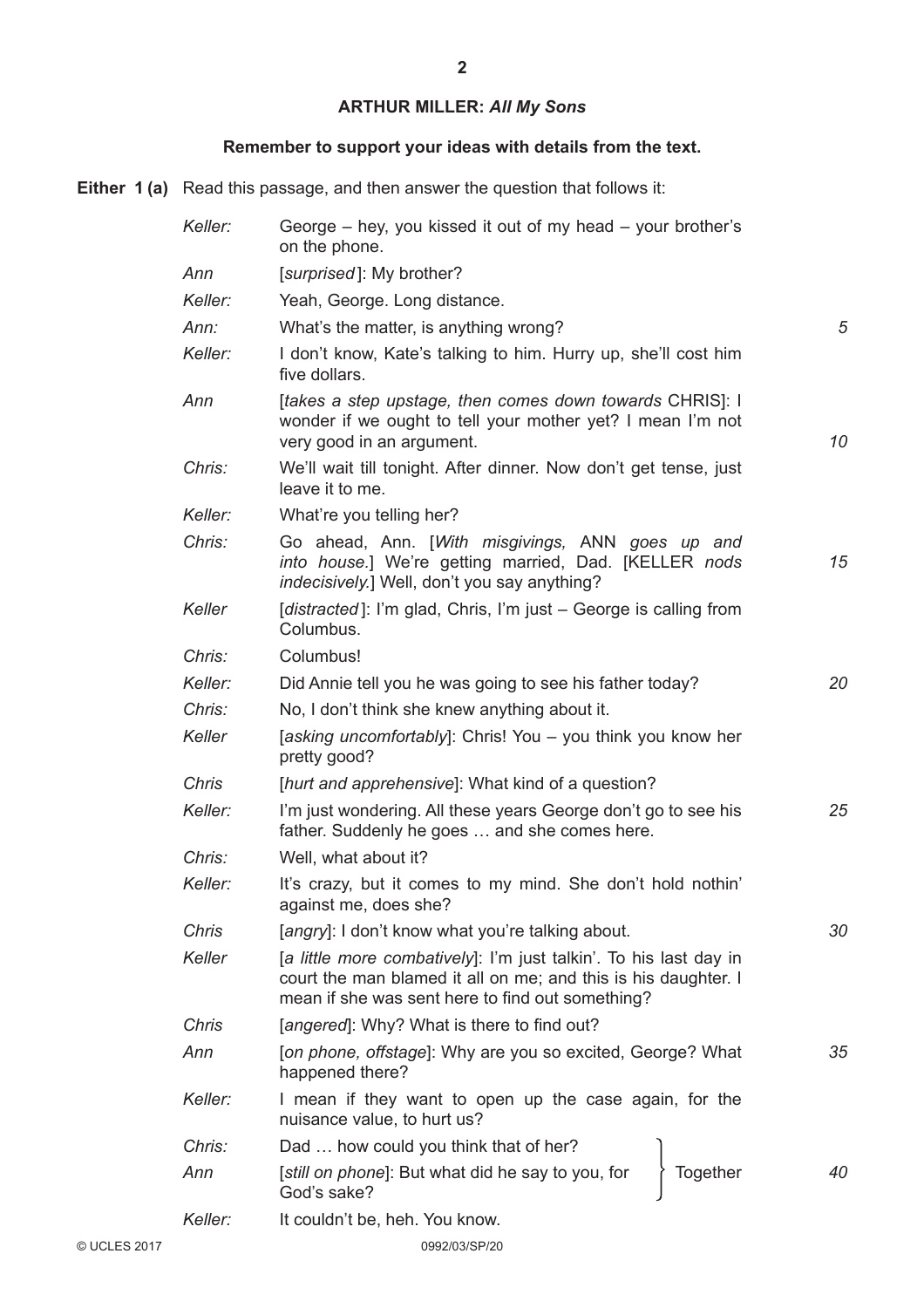| Chris:       | Dad, you amaze me                                                                                                                                                                                                                                                                                                                                                                       |              |
|--------------|-----------------------------------------------------------------------------------------------------------------------------------------------------------------------------------------------------------------------------------------------------------------------------------------------------------------------------------------------------------------------------------------|--------------|
| Keller       | [breaking in]: All right, forget it, forget it. [With great force,<br>moving about.] I want a clean start for you, Chris. I want a<br>new sign over the plant - Christopher Keller, Incorporated.                                                                                                                                                                                       | 45           |
| <b>Chris</b> | [a little uneasily]: J. O. Keller is good enough.                                                                                                                                                                                                                                                                                                                                       |              |
| Keller:      | We'll talk about it. I'm going to build you a house, stone, with<br>a driveway from the road. I want you to spread out, Chris, I<br>want you to use what I made for you. [He is close to him now.]<br>I mean, with joy, Chris, without shame  with joy.                                                                                                                                 | 50           |
| <b>Chris</b> | [touched]: I will, Dad.                                                                                                                                                                                                                                                                                                                                                                 |              |
| Keller       | [with deep emotion]: Say it to me.                                                                                                                                                                                                                                                                                                                                                      |              |
| Chris:       | Why?                                                                                                                                                                                                                                                                                                                                                                                    |              |
| Keller:      | Because sometimes I think you're  ashamed of the money.                                                                                                                                                                                                                                                                                                                                 | 55           |
| <b>Chris</b> | No, don't feel that.                                                                                                                                                                                                                                                                                                                                                                    |              |
| Keller       | Because it's good money, there's nothing wrong with that<br>money.                                                                                                                                                                                                                                                                                                                      |              |
| Chris        | [a little frightened]: Dad, you don't have to tell me this.                                                                                                                                                                                                                                                                                                                             |              |
| Keller       | [- with overriding affection and self-confidence now. He grips<br>CHRIS by the back of the neck, and with laughter between<br>his determined jaws]: Look, Chris, I'll go to work on Mother<br>for you. We'll get her so drunk tonight we'll all get married!<br>[Steps away, with a wide gesture of his arm.] There's gonna<br>be a wedding, kid, like there never was seen! Champagne, | 60<br>65     |
|              | $t$ uxedos $-!$<br>[He breaks off as ANN's voice comes out loud from the                                                                                                                                                                                                                                                                                                                |              |
|              | house where she is still talking on phone.]                                                                                                                                                                                                                                                                                                                                             |              |
| Ann:         | Simply because when you get excited you don't control<br>yourself.  [MOTHER comes out of house.] Well, what did<br>he tell you for God's sake? [Pause.] All right, come then.<br>[Pause.] Yes, they'll all be here. Nobody's running away from<br>you. And try to get hold of yourself, will you? [Pause.] All right,                                                                   | 70           |
|              | all right. Good-bye. [There is a brief pause as ANN hangs up<br>receiver, then comes out of kitchen.]                                                                                                                                                                                                                                                                                   | 75           |
|              |                                                                                                                                                                                                                                                                                                                                                                                         | [from Act 1] |
|              |                                                                                                                                                                                                                                                                                                                                                                                         |              |

Explore the ways in which Miller makes this such a dramatic and significant moment in the play.

**Or** 1 (b) In what ways does Miller memorably convey the relationship between Joe Keller and his son Chris?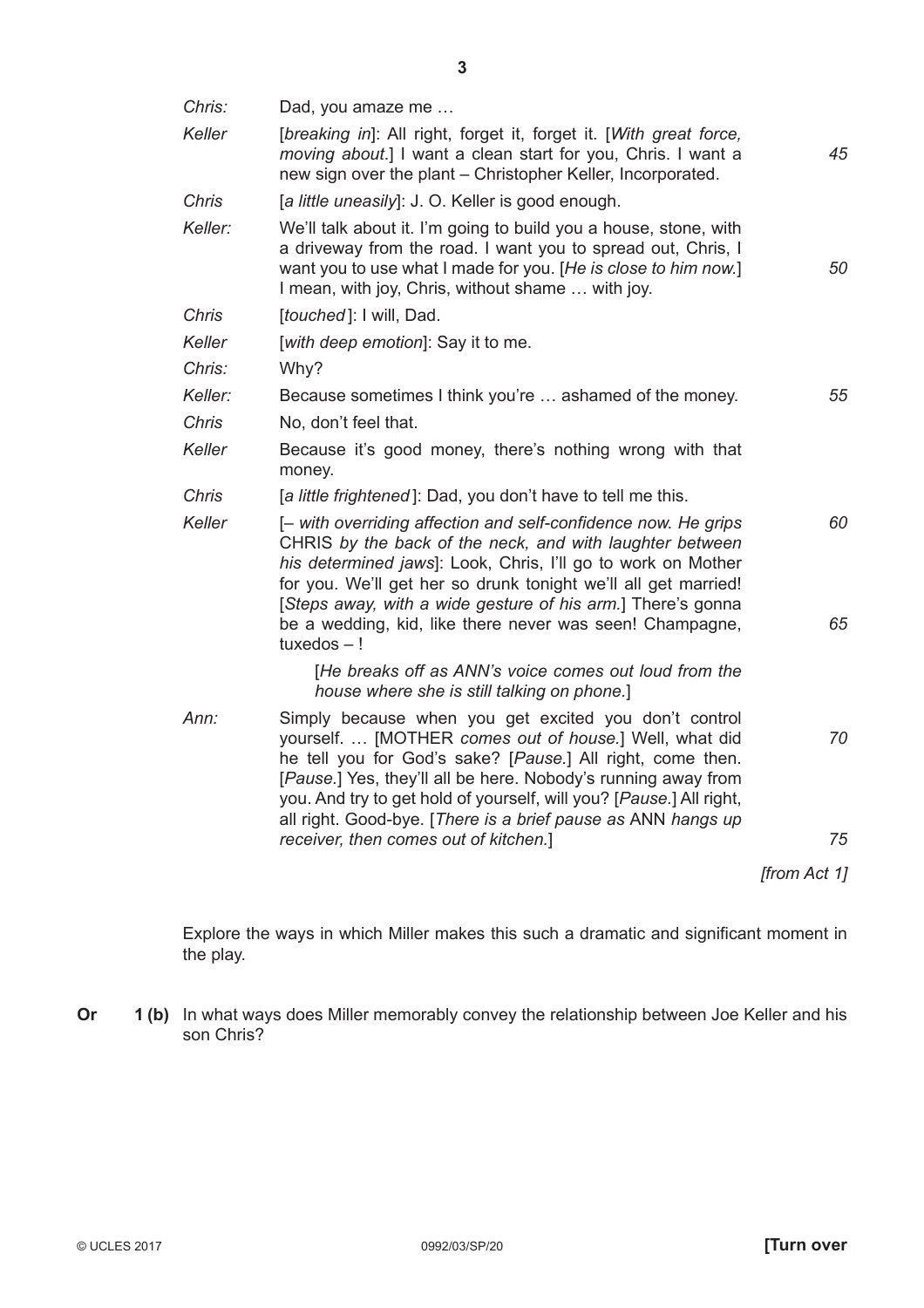## **JB PRIESTLEY:** *An Inspector Calls*

## **Remember to support your ideas with details from the text.**

**Either 2 (a)** Read this passage, and then answer the question that follows it:

| Inspector:    | Mrs Birling, you're a member $-$ a prominent member $-$ of the<br>Brumley Women's Charity Organization, aren't you?                                                                                                               |    |
|---------------|-----------------------------------------------------------------------------------------------------------------------------------------------------------------------------------------------------------------------------------|----|
|               | [MRS BIRLING does not reply.]                                                                                                                                                                                                     |    |
| Sheila:       | Go on, Mother. You might as well admit it. [To INSPECTOR:]<br>Yes, she is. Why?                                                                                                                                                   | 5  |
| Inspector     | [calmly]: It's an organization to which women in distress can<br>appeal for help in various forms. Isn't that so?                                                                                                                 |    |
| Mrs Birling   | [with dignity]: Yes. We've done a great deal of useful work in<br>helping deserving cases.                                                                                                                                        |    |
| Inspector:    | There was a meeting of the interviewing committee two<br>weeks ago?                                                                                                                                                               | 10 |
|               | Mrs Birling: I dare say there was.                                                                                                                                                                                                |    |
| Inspector:    | You know very well there was, Mrs Birling. You were in the<br>chair.                                                                                                                                                              |    |
|               | Mrs Birling: And if I was, what business is it of yours?                                                                                                                                                                          | 15 |
| Inspector     | [severely]: Do you want me to tell you – in plain words?                                                                                                                                                                          |    |
|               | [Enter BIRLING looking rather agitated.]                                                                                                                                                                                          |    |
| Birling:      | That must have been Eric.                                                                                                                                                                                                         |    |
| Mrs Birling   | [alarmed]: Have you been up to his room?                                                                                                                                                                                          |    |
| Birling:      | Yes. And I called out on both landings. It must have been Eric<br>we heard go out then.                                                                                                                                           | 20 |
|               | Mrs Birling: Silly boy! Where can he have gone to?                                                                                                                                                                                |    |
| Birling:      | I can't imagine. But he was in one of his excitable queer<br>moods, and even though we don't need him here-                                                                                                                       |    |
| Inspector     | [cutting in, sharply]: We do need him here. And if he's not<br>back soon, I shall have to go and find him.                                                                                                                        | 25 |
|               | [BIRLING and MRS BIRLING exchange bewildered and<br>rather frightened glances.]                                                                                                                                                   |    |
| Sheila:       | He's probably just gone to cool off. He'll be back soon.                                                                                                                                                                          |    |
| Inspector     | [severely]: I hope so.                                                                                                                                                                                                            | 30 |
|               | Mrs Birling: And why should you hope so?                                                                                                                                                                                          |    |
| Inspector:    | I'll explain why when you've answered my questions, Mrs<br>Birling.                                                                                                                                                               |    |
| Birling:      | Is there any reason why my wife should answer questions<br>from you, Inspector?                                                                                                                                                   | 35 |
| Inspector:    | Yes, a very good reason. You'll remember that Mr Croft told<br>us – quite truthfully, I believe – that he hadn't spoken to or<br>seen Eva Smith since last September. But Mrs Birling spoke<br>to and saw her only two weeks ago. |    |
| <b>Sheila</b> | [astonished]: Mother!                                                                                                                                                                                                             | 40 |
| Birling:      | Is this true?                                                                                                                                                                                                                     |    |
|               |                                                                                                                                                                                                                                   |    |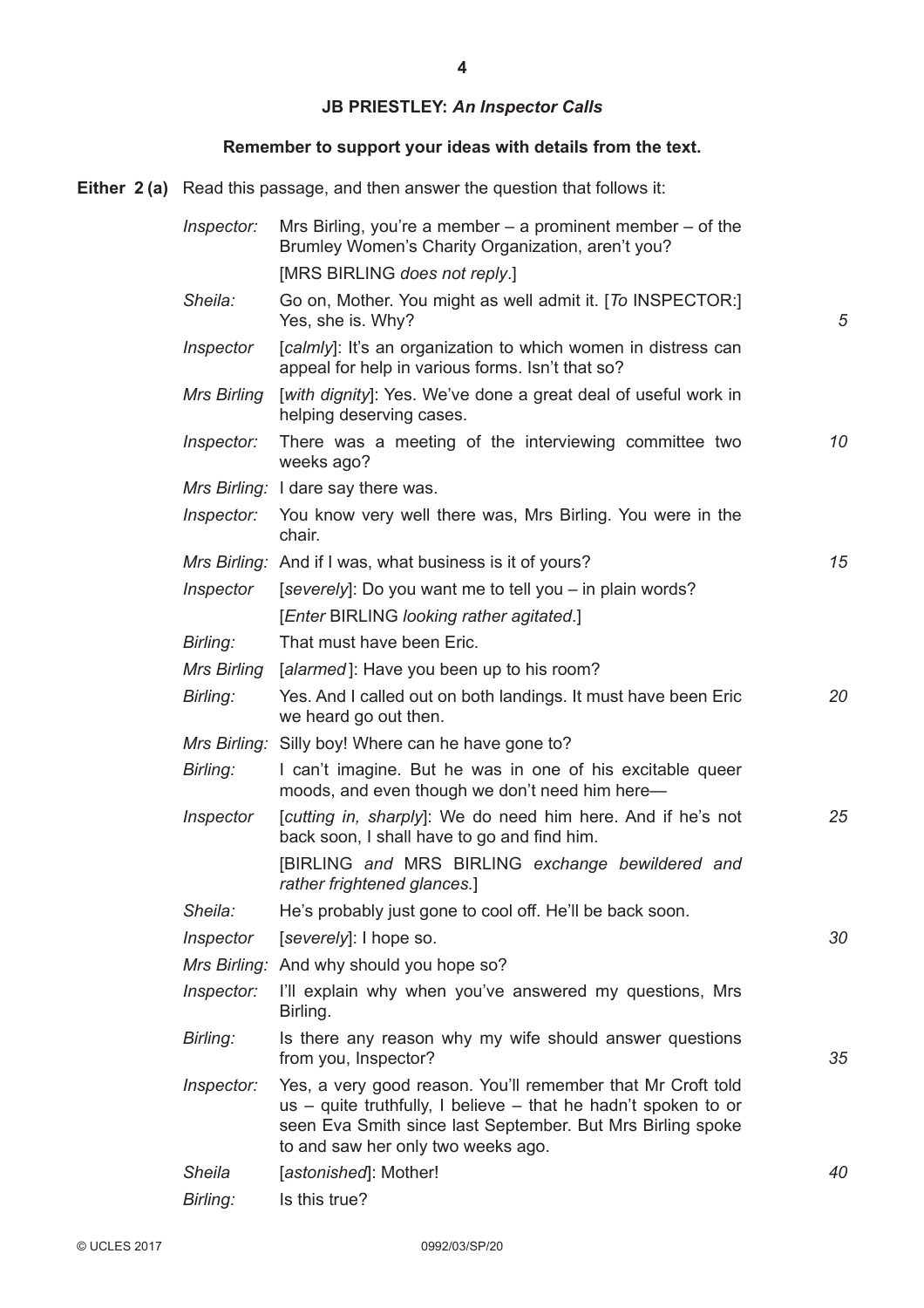|                        | Mrs Birling [after a pause]: Yes, quite true.                                                                                                                                    |    |
|------------------------|----------------------------------------------------------------------------------------------------------------------------------------------------------------------------------|----|
| Inspector:             | She appealed to your organization for help?                                                                                                                                      |    |
| Mrs Birling: Yes.      |                                                                                                                                                                                  |    |
|                        | Inspector: Not as Eva Smith?                                                                                                                                                     | 45 |
|                        | Mrs Birling: No. Nor as Daisy Renton.                                                                                                                                            |    |
|                        | Inspector: As what then?                                                                                                                                                         |    |
|                        | Mrs Birling: First, she called herself Mrs Birling-                                                                                                                              |    |
| <b>Birling</b>         | [astounded]: Mrs Birling!                                                                                                                                                        |    |
|                        | Mrs Birling: Yes, I think it was simply a piece of gross impertinence $-$<br>quite deliberate - and naturally that was one of the things that<br>prejudiced me against her case. | 50 |
| Birling:               | And I should think so! Damned impudence!                                                                                                                                         |    |
|                        | <i>Inspector:</i> You admit being prejudiced against her case?                                                                                                                   |    |
| Mrs Birling: Yes.      |                                                                                                                                                                                  | 55 |
| Sheila:                | Mother, she's just died a horrible death – don't forget.                                                                                                                         |    |
|                        | Mrs Birling: I'm very sorry. But I think she had only herself to blame.                                                                                                          |    |
| Inspector:             | Was it owing to your influence, as the most prominent member<br>of the committee, that help was refused the girl?                                                                |    |
| Mrs Birling: Possibly. |                                                                                                                                                                                  | 60 |
|                        | <i>Inspector:</i> Was it or was it not your influence?                                                                                                                           |    |
|                        | Mrs Birling [stung]: Yes, it was. I didn't like her manner.                                                                                                                      |    |

*[from Act 2]*

In what ways does Priestley make this moment in the play so dramatic and revealing?

**Or** 2 (b) Does Priestley's writing make it possible for you to have any sympathy for Sheila?

**5**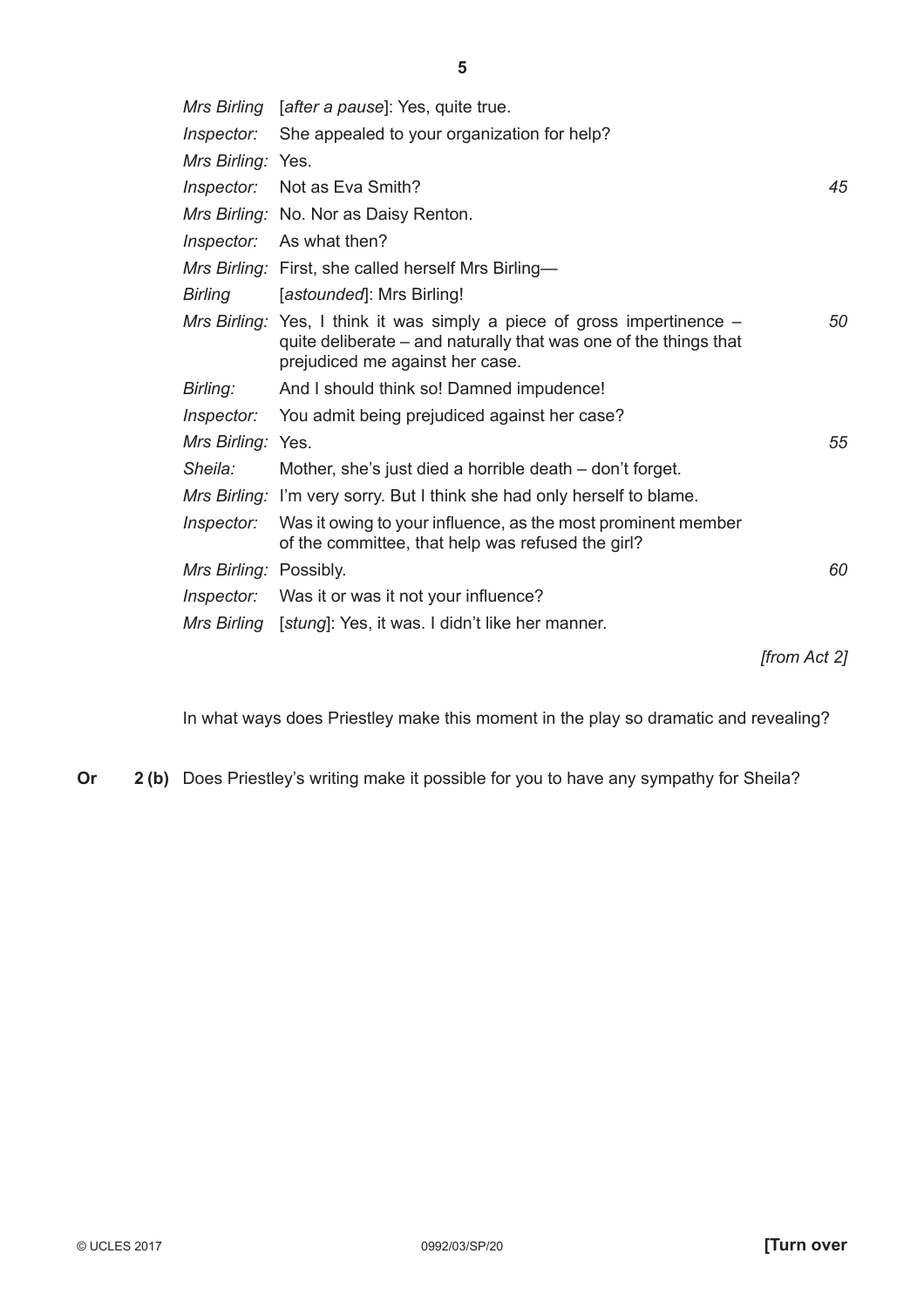#### **WILLIAM SHAKESPEARE:** *The Merchant of Venice*

## **Remember to support your ideas with details from the text.**

**Either 3 (a)** Read this passage, and then answer the question that follows it:

| Portia:   | Why then, thus it is:<br>You must prepare your bosom for his knife.                                                                                                                                                                                                                                                          |          |
|-----------|------------------------------------------------------------------------------------------------------------------------------------------------------------------------------------------------------------------------------------------------------------------------------------------------------------------------------|----------|
| Shylock:  | O noble judge! O excellent young man!                                                                                                                                                                                                                                                                                        |          |
| Portia:   | For the intent and purpose of the law<br>Hath full relation to the penalty,<br>Which here appeareth due upon the bond.                                                                                                                                                                                                       | 5        |
| Shylock:  | Tis very true. O wise and upright judge,<br>How much more elder art thou than thy looks!                                                                                                                                                                                                                                     |          |
| Portia:   | Therefore, lay bare your bosom.                                                                                                                                                                                                                                                                                              |          |
| Shylock:  | Ay, his breast -<br>So says the bond; doth it not, noble judge?<br>'Nearest his heart', those are the very words.                                                                                                                                                                                                            | 10       |
| Portia:   | It is so. Are there balance here to weigh<br>The flesh?                                                                                                                                                                                                                                                                      |          |
| Shylock:  | I have them ready.                                                                                                                                                                                                                                                                                                           | 15       |
| Portia:   | Have by some surgeon, Shylock, on your charge,<br>To stop his wounds, lest he do bleed to death.                                                                                                                                                                                                                             |          |
| Shylock:  | Is it so nominated in the bond?                                                                                                                                                                                                                                                                                              |          |
| Portia:   | It is not so express'd, but what of that?<br>Twere good you do so much for charity.                                                                                                                                                                                                                                          | 20       |
| Shylock:  | I cannot find it; 'tis not in the bond.                                                                                                                                                                                                                                                                                      |          |
| Portia:   | You, merchant, have you anything to say?                                                                                                                                                                                                                                                                                     |          |
| Antonio:  | But little: I am arm'd and well prepar'd.<br>Give me your hand Bassanio; fare you well.<br>Grieve not that I am fall'n to this for you,<br>For herein Fortune shows herself more kind<br>Than is her custom. It is still her use<br>To let the wretched man outlive his wealth,                                              | 25       |
|           | To view with hollow eye and wrinkled brow<br>An age of poverty; from which ling'ring penance<br>Of such misery doth she cut me off.<br>Commend me to your honourable wife;<br>Tell her the process of Antonio's end;                                                                                                         | 30       |
|           | Say how I lov'd you; speak me fair in death;<br>And, when the tale is told, bid her be judge<br>Whether Bassanio had not once a love.<br>Repent but you that you shall lose your friend,<br>And he repents not that he pays your debt;<br>For if the Jew do cut but deep enough,<br>I'll pay it instantly with all my heart. | 35<br>40 |
| Bassanio: | Antonio, I am married to a wife<br>Which is as dear to me as life itself;<br>But life itself, my wife, and all the world,<br>Are not with me esteem'd above thy life;<br>I would lose all, ay, sacrifice them all<br>Here to this devil, to deliver you.                                                                     | 45       |
|           | 0992/03/SP/20                                                                                                                                                                                                                                                                                                                |          |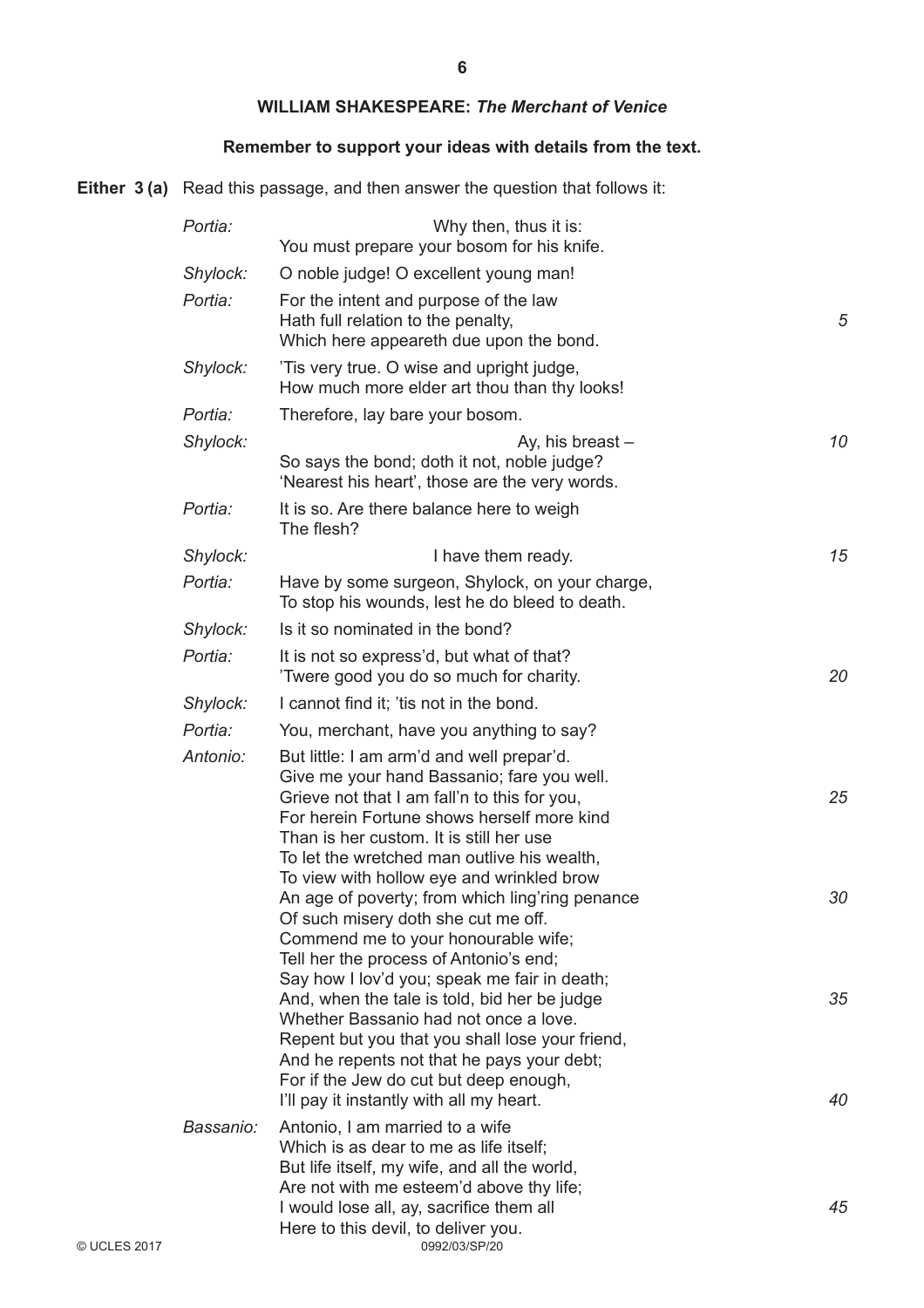| Portia:        | Your wife would give you little thanks for that,<br>If she were by to hear you make the offer.                                                                                                          |    |
|----------------|---------------------------------------------------------------------------------------------------------------------------------------------------------------------------------------------------------|----|
| Gratiano:      | I have a wife who I protest I love;<br>I would she were in heaven, so she could<br>Entreat some power to change this currish Jew.                                                                       | 50 |
| Nerissa:       | 'Tis well you offer it behind her back;<br>The wish would make else an unquiet house.                                                                                                                   |    |
| <b>Shylock</b> | [Aside]: These be the Christian husbands! I have a daughter –<br>Would any of the stock of Barrabas<br>Had been her husband, rather than a Christian! -<br>We trifle time; I pray thee pursue sentence. | 55 |
| Portia:        | A pound of that same merchant's flesh is thine.<br>The court awards it and the law doth give it.                                                                                                        |    |
|                | ffrom Act 4 Scene 11                                                                                                                                                                                    |    |

How does Shakespeare make this such a powerful and memorable moment in the play?

**Or 3 (b)** How far does Shakespeare's writing convince you that Bassanio deserves Portia?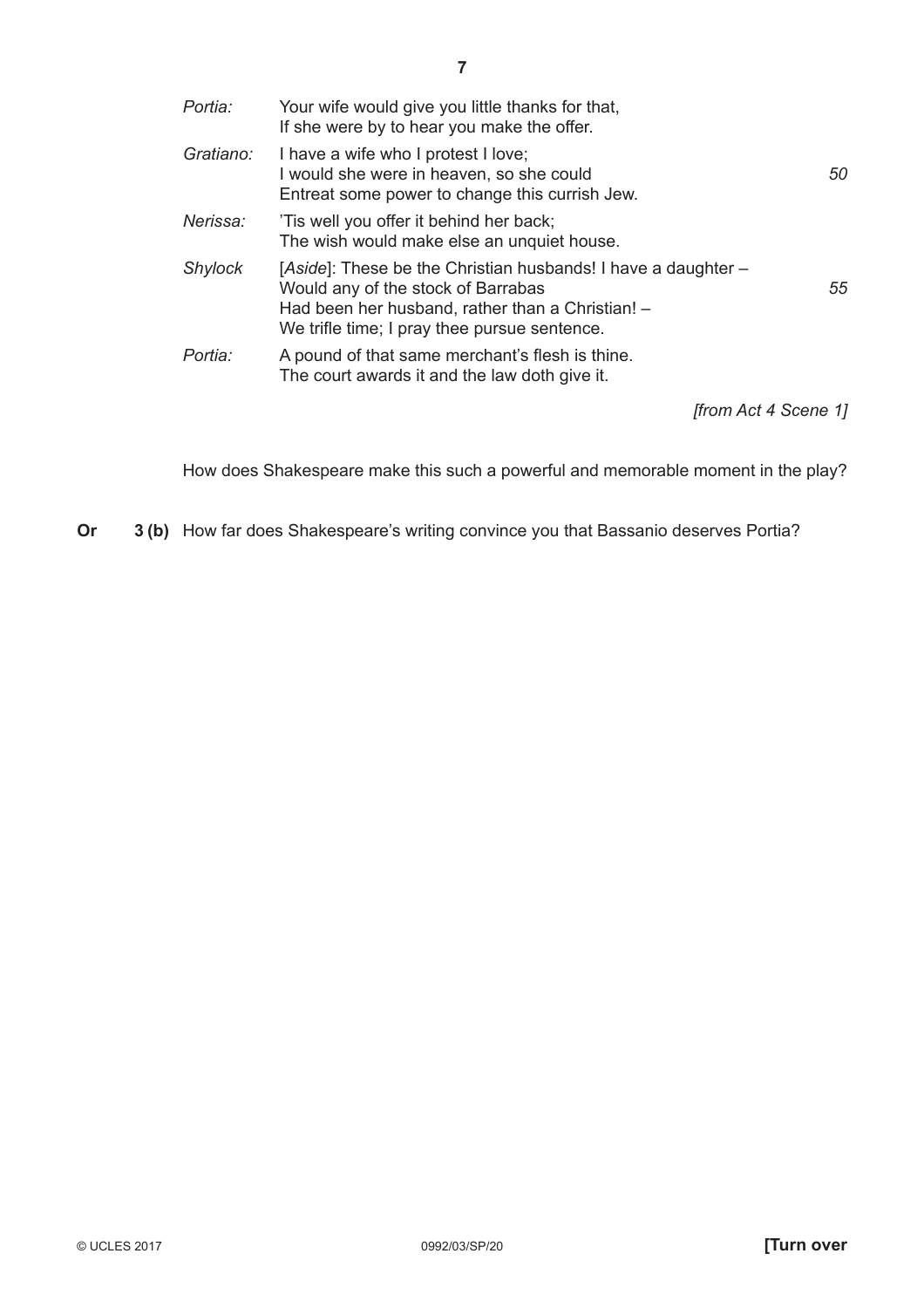# **WILLIAM SHAKESPEARE:** *The Tempest*

## **Remember to support your ideas with details from the text.**

**Either 4 (a)** Read this passage, and then answer the question that follows it:

|                 | Enter CALIBAN, with a burden of wood.                                                                                                                                                                                                                                                                                                                                                                                                                                                                                                                                                                                                          |                |
|-----------------|------------------------------------------------------------------------------------------------------------------------------------------------------------------------------------------------------------------------------------------------------------------------------------------------------------------------------------------------------------------------------------------------------------------------------------------------------------------------------------------------------------------------------------------------------------------------------------------------------------------------------------------------|----------------|
|                 | A noise of thunder heard.                                                                                                                                                                                                                                                                                                                                                                                                                                                                                                                                                                                                                      |                |
| Caliban:        | All the infections that the sun sucks up<br>From bogs, fens, flats, on Prosper fall, and make him<br>By inch-meal a disease! His spirits hear me,<br>And yet I needs must curse. But they'll nor pinch,<br>Fright me with urchin-shows, pitch me i' th' mire,<br>Nor lead me, like a firebrand, in the dark<br>Out of my way, unless he bid 'em; but<br>For every trifle are they set upon me;<br>Sometime like apes that mow and chatter at me,<br>And after bite me; then like hedgehogs which<br>Lie tumbling in my barefoot way, and mount<br>Their pricks at my footfall; sometime am I<br>All wound with adders, who with cloven tongues | 5<br>10<br>15  |
|                 | Do hiss me into madness.                                                                                                                                                                                                                                                                                                                                                                                                                                                                                                                                                                                                                       |                |
| Enter TRINCULO. |                                                                                                                                                                                                                                                                                                                                                                                                                                                                                                                                                                                                                                                |                |
|                 | Lo, now, lo!<br>Here comes a spirit of his, and to torment me<br>For bringing wood in slowly. I'll fall flat;<br>Perchance he will not mind me.                                                                                                                                                                                                                                                                                                                                                                                                                                                                                                | 20             |
| Trinculo:       | Here's neither bush nor shrub to bear off any weather at all,<br>and another storm brewing; I hear it sing i' th' wind.<br>Yond same black cloud, yond huge one, looks like a foul<br>bombard that would shed his liquor. If it should thunder as<br>it did before, I know not where to hide my head. Yond same<br>cloud cannot choose but fall by pailfuls. What have we here?                                                                                                                                                                                                                                                                | 25             |
|                 | a man or a fish? dead or alive? A fish: he smells like a fish; a<br>very ancient and fish-like smell; a kind of not-of-the-newest<br>Poor-John. A strange fish! Were I in England now, as once<br>I was, and had but this fish painted, not a holiday fool there<br>but would give a piece of silver. There would this monster<br>make a man; any strange beast there makes a man; when                                                                                                                                                                                                                                                        | 30             |
|                 | they will not give a doit to relieve a lame beggar, they will lay<br>out ten to see a dead Indian. Legg'd like a man, and his fins<br>like arms! Warm, o' my troth! I do now let loose my opinion;<br>hold it no longer: this is no fish, but an islander, that hath<br>lately suffered by a thunderbolt.                                                                                                                                                                                                                                                                                                                                      | 35             |
|                 | [Thunder] Alas, the storm is come again! My best way is<br>to creep under his gaberdine; there is no other shelter<br>hereabout. Misery acquaints a man with strange bedfellows.<br>I will here shroud till the dregs of the storm be past.                                                                                                                                                                                                                                                                                                                                                                                                    | 40             |
|                 | Enter STEPHANO singing; a bottle in his hand.                                                                                                                                                                                                                                                                                                                                                                                                                                                                                                                                                                                                  |                |
| Stephano:       | I shall no more to sea, to sea,<br>Here shall I die ashore -<br>This is a very scurvy tune to sing at a man's funeral; well,<br>here's my comfort.                                                                                                                                                                                                                                                                                                                                                                                                                                                                                             | 45<br>[Drinks. |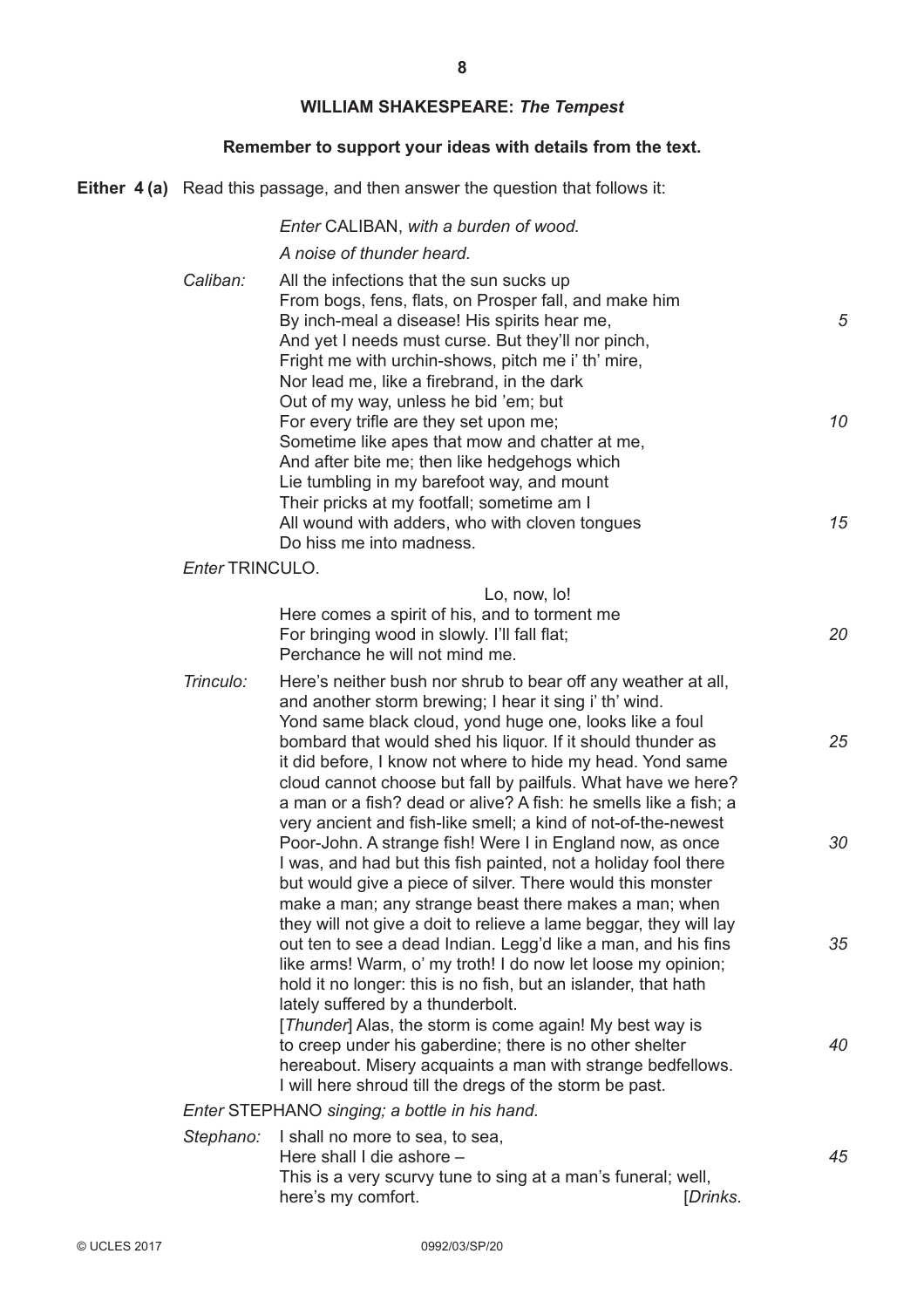| The master, the swabber, the boatswain, and I,<br>The gunner, and his mate,<br>Lov'd Mall, Meg, and Marian, and Margery,<br>But none of us car'd for Kate;<br>For she had a tongue with a tang,<br>Would cry to a sailor 'Go hang!'<br>She lov'd not the savour of tar nor of pitch,<br>Yet a tailor might scratch her where'er she did itch.<br>Then to sea, boys, and let her go hang! | 50<br>55 |
|------------------------------------------------------------------------------------------------------------------------------------------------------------------------------------------------------------------------------------------------------------------------------------------------------------------------------------------------------------------------------------------|----------|
| This is a scurvy tune too; but here's my comfort.<br>[Drinks.                                                                                                                                                                                                                                                                                                                            |          |
| Caliban:<br>Do not torment me. O!                                                                                                                                                                                                                                                                                                                                                        |          |
| Stephano:<br>What's the matter? Have we devils here? Do you put tricks<br>upon's with savages and men of Ind? Ha! I have not scap'd<br>drowning to be afeard now of your four legs; for it hath been<br>said: As proper a man as ever went on four legs cannot<br>make him give ground; and it shall be said so again, while<br>Stephano breathes at nostrils.                           | 60       |
| Caliban:<br>The spirit torments me. O!                                                                                                                                                                                                                                                                                                                                                   | 65       |
| Stephano:<br>This is some monster of the isle with four legs, who hath got,<br>as I take it, an ague. Where the devil should he learn our<br>language? I will give him some relief, if it be but for that. If I<br>can recover him, and keep him tame, and get to Naples with<br>him, he's a present for any emperor that ever trod on neat's<br>leather.                                | 70       |
| Caliban:<br>Do not torment me, prithee; I'll bring my wood home faster.                                                                                                                                                                                                                                                                                                                  |          |
| Stephano:<br>He's in his fit now, and does not talk after the wisest. He shall<br>taste of my bottle; if he have never drunk wine afore, it will<br>go near to remove his fit. If I can recover him, and keep him<br>tame, I will not take too much for him; he shall pay for him<br>that hath him, and that soundly.                                                                    | 75       |
| Caliban:<br>Thou dost me yet but little hurt; thou wilt anon, I know it by<br>thy trembling; now Prosper works upon thee.                                                                                                                                                                                                                                                                |          |
| [from Act 2 Scene 2]                                                                                                                                                                                                                                                                                                                                                                     |          |

How does Shakespeare make this such a memorable moment in the play?

**Or 4 (b)** To what extent do you think that Shakespeare portrays Prospero as a cruel master?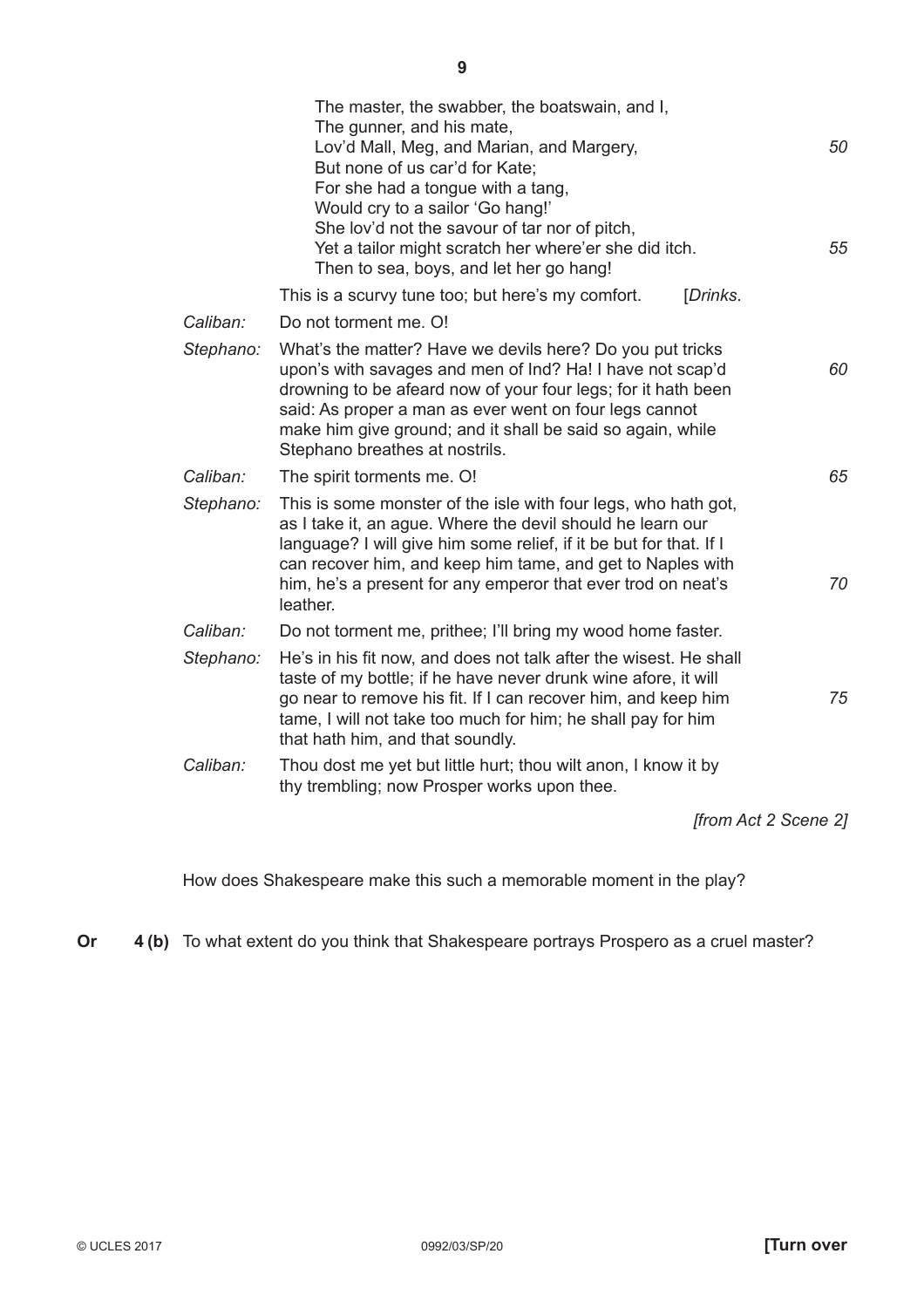**10**

# **OSCAR WILDE:** *The Importance of Being Earnest*

## **Remember to support your ideas with details from the text.**

**Either 5 (a)** Read this passage, and then answer the question that follows it:

|              | Cecily:             | Uncle Jack! Oh, I am pleased to see you back. But what<br>horrid clothes you have got on. Do go and change them.                                                                                                                                                                                              |    |
|--------------|---------------------|---------------------------------------------------------------------------------------------------------------------------------------------------------------------------------------------------------------------------------------------------------------------------------------------------------------|----|
|              | Miss Prism: Cecily! |                                                                                                                                                                                                                                                                                                               |    |
|              | Chasuble:           | My child! my child. [CECILY goes towards JACK; he kisses<br>her brow in a melancholy manner.]                                                                                                                                                                                                                 | 5  |
|              | Cecily:             | What is the matter, Uncle Jack? Do look happy! You look as<br>if you had toothache, and I have got such a surprise for you.<br>Who do you think is in the dining-room? Your brother!                                                                                                                          |    |
|              | Jack:               | Who?                                                                                                                                                                                                                                                                                                          |    |
|              | Cecily:             | Your brother Ernest. He arrived about half an hour ago.                                                                                                                                                                                                                                                       | 10 |
|              | Jack:               | What nonsense! I haven't got a brother.                                                                                                                                                                                                                                                                       |    |
|              | Cecily:             | Oh, don't say that. However badly he may have behaved<br>to you in the past he is still your brother. You couldn't be so<br>heartless as to disown him. I'll tell him to come out. And you<br>will shake hands with him, won't you, Uncle Jack? [Runs back<br>into the house.]                                | 15 |
|              | Chasuble:           | These are very joyful tidings.                                                                                                                                                                                                                                                                                |    |
|              |                     | Miss Prism: After we had all been resigned to his loss, his sudden return<br>seems to me peculiarly distressing.                                                                                                                                                                                              |    |
|              | Jack:               | My brother is in the dining-room? I don't know what it all<br>means. I think it is perfectly absurd.                                                                                                                                                                                                          | 20 |
|              |                     | [Enter ALGERNON and CECILY hand in hand. They come<br>slowly up to JACK.]                                                                                                                                                                                                                                     |    |
|              | Jack:               | Good heavens! [Motions ALGERNON away.]                                                                                                                                                                                                                                                                        |    |
|              | Algernon:           | Brother John, I have come down from town to tell you that I<br>am very sorry for all the trouble I have given you, and that I<br>intend to lead a better life in the future. [JACK glares at him<br>and does not take his hand.]                                                                              | 25 |
|              | Cecily:             | Uncle Jack, you are not going to refuse your own brother's<br>hand?                                                                                                                                                                                                                                           | 30 |
|              | Jack:               | Nothing will induce me to take his hand. I think his coming<br>down here disgraceful. He knows perfectly well why.                                                                                                                                                                                            |    |
|              | Cecily:             | Uncle Jack, do be nice. There is some good in everyone.<br>Ernest has just been telling me about his poor invalid friend<br>Mr Bunbury whom he goes to visit so often. And surely there<br>must be much good in one who is kind to an invalid, and<br>leaves the pleasures of London to sit by a bed of pain. | 35 |
|              | Jack:               | Oh! he has been talking about Bunbury, has he?                                                                                                                                                                                                                                                                |    |
|              | Cecily:             | Yes, he has told me all about poor Mr Bunbury, and his terrible<br>state of health.                                                                                                                                                                                                                           | 40 |
|              | Jack:               | Bunbury! Well, I won't have him talk to you about Bunbury or<br>about anything else. It is enough to drive one perfectly frantic.                                                                                                                                                                             |    |
| © UCLES 2017 | Algernon:           | Of course I admit that the faults were all on my side. But I<br>must say that I think that Brother John's coldness to me is<br>0992/03/SP/20                                                                                                                                                                  |    |
|              |                     |                                                                                                                                                                                                                                                                                                               |    |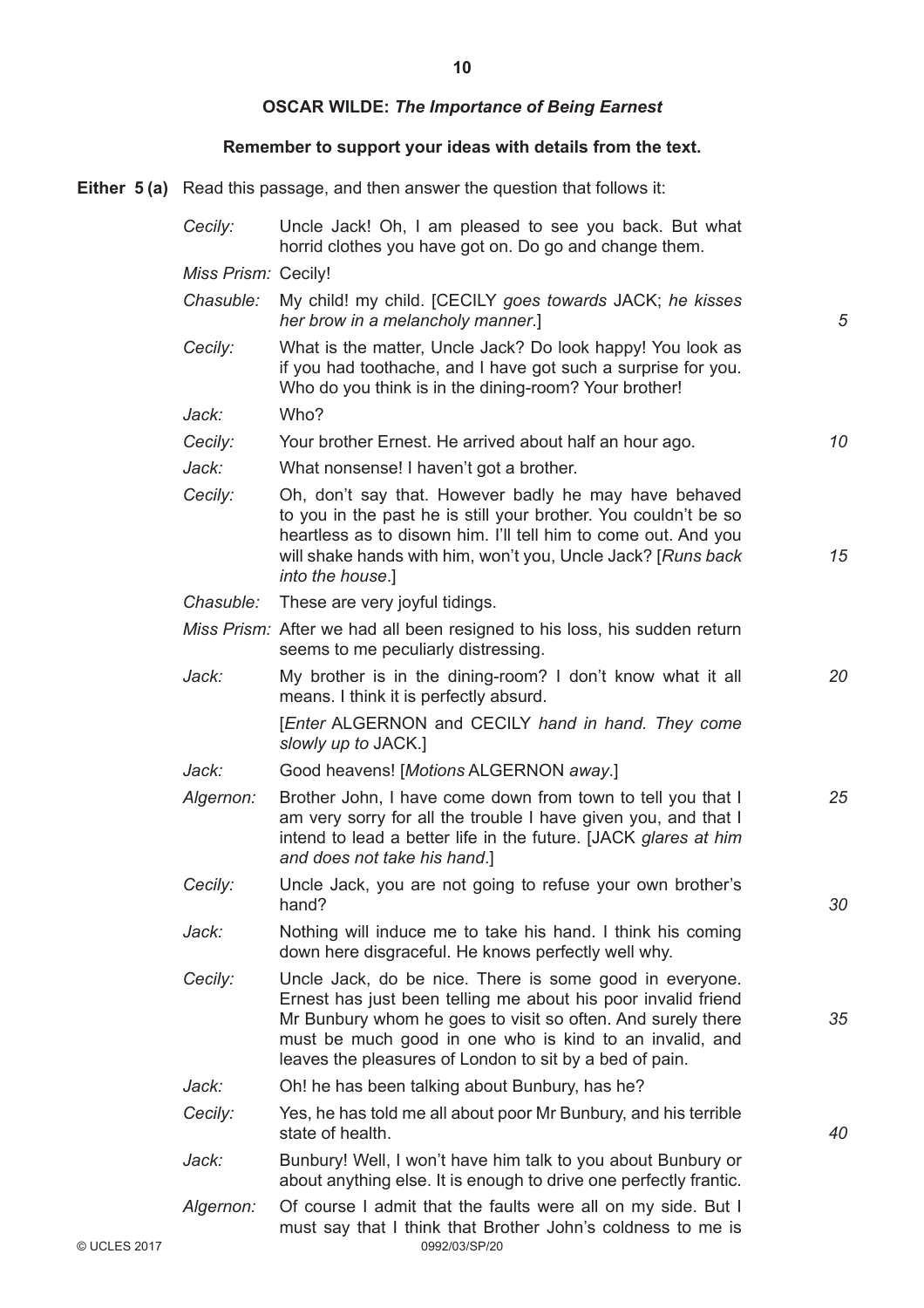|           | peculiarly painful. I expected a more enthusiastic welcome<br>especially considering it is the first time I have come here. | 45           |
|-----------|-----------------------------------------------------------------------------------------------------------------------------|--------------|
| Cecily:   | Uncle Jack, if you don't shake hands with Ernest I will never<br>forgive you.                                               |              |
| Jack:     | Never forgive me?                                                                                                           |              |
| Cecily:   | Never, never, never!                                                                                                        | 50           |
| Jack:     | Well, this is the last time I shall ever do it. [Shakes hands with<br>ALGERNON and glares.]                                 |              |
| Chasuble: | It's pleasant, is it not, to see so perfect a reconciliation? I think<br>we might leave the two brothers together.          |              |
|           | Miss Prism: Cecily, you will come with us.                                                                                  | 55           |
| Cecily:   | Certainly, Miss Prism. My little task of reconciliation is over.                                                            |              |
|           | Chasuble: You have done a beautiful action today, dear child.                                                               |              |
|           | Miss Prism: We must not be premature in our judgements.                                                                     |              |
| Cecily:   | I feel very happy. [They all go off except JACK and<br>ALGERNON.]                                                           | 60           |
| Jack:     | You young scoundrel, Algy, you must get out of this place as<br>soon as possible. I don't allow any Bunburying here.        |              |
|           | [ <i>Enter</i> MERRIMAN.]                                                                                                   |              |
| Merriman: | I have put Mr Ernest's things in the room next to yours, sir. I<br>suppose that is all right?                               | 65           |
| Jack:     | What?                                                                                                                       |              |
| Merriman: | Mr Ernest's luggage, sir. I have unpacked it and put it in the<br>room next to your own.                                    |              |
| Jack:     | His luggage?                                                                                                                |              |
| Merriman: | Yes, sir. Three portmanteaus, a dressing-case, two hat-<br>boxes, and a large luncheon-basket.                              | 70           |
| Algernon: | I am afraid I can't stay more than a week this time.                                                                        |              |
|           |                                                                                                                             | [from Act 2] |
|           |                                                                                                                             |              |

How does Wilde make this moment in the play so entertaining?

**Or 5 (b)** Explore the ways in which Wilde makes the relationship between Dr Chasuble and Miss Prism so delightfully amusing.